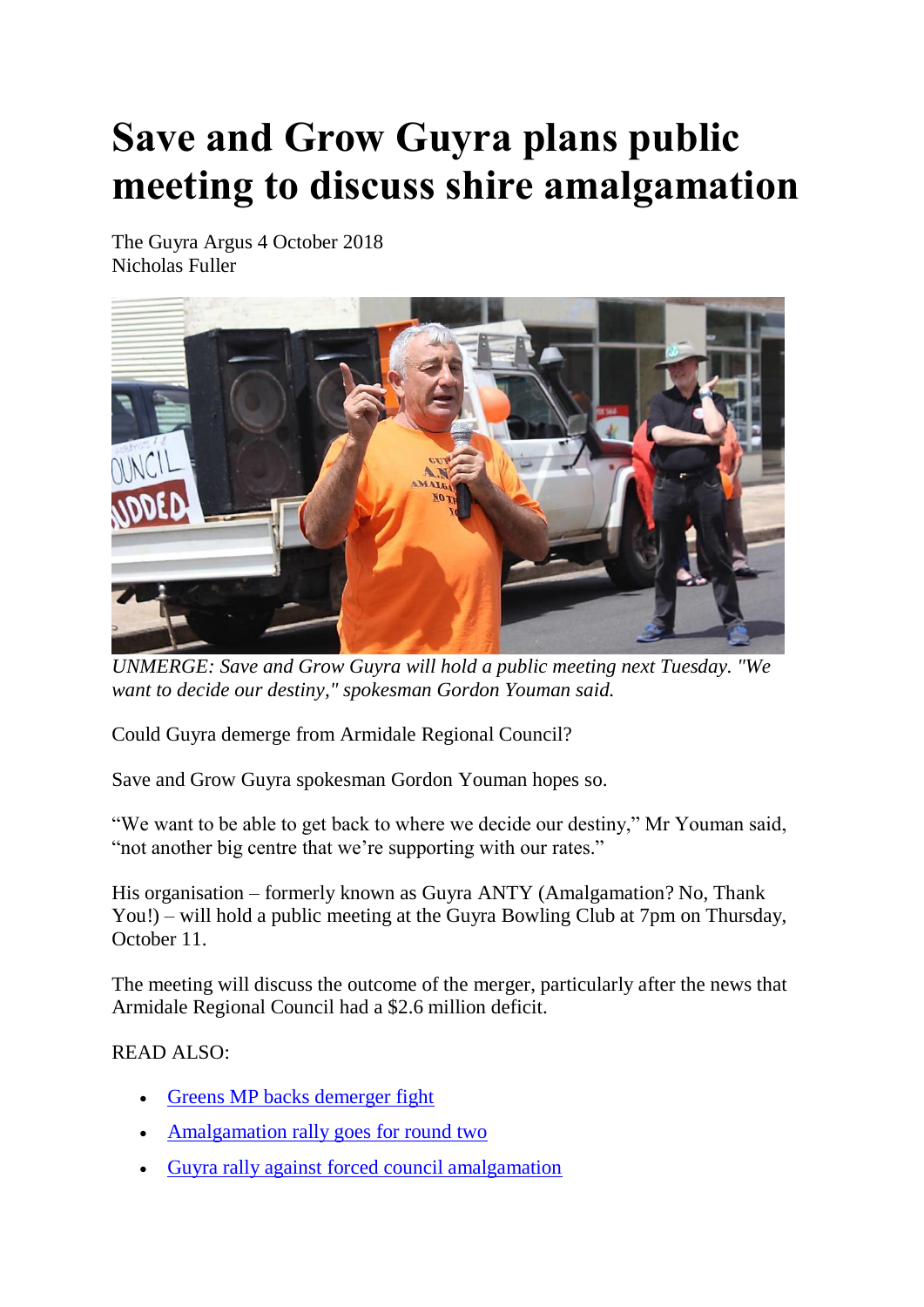- [Merger plebiscite a back-burning exercise](https://www.guyraargus.com.au/story/4455159/merger-plebiscite-a-back-burning-exercise/)
- [NSW government still plagued by council amalgamation protests](https://www.guyraargus.com.au/story/4437391/new-life-breathed-into-council-merger-fire/)

"The town's going backwards," Mr Youman said. "We've not only got a deficit; our rates are definitely going to go up, and our services are declining already. Our roads appear in a disgrace, and our depot has gone backwards."

Guyra Shire amalgamated with Armidale Dumaresq two and a half years ago, in May 2016 – and promised benefits, Mr Youman thinks, failed to materialise.

"We've been deceived. We've gone along with the merger; we were promised all these savings and how good it'll be.

"Guyra's got nothing out of it. The few projects that we've got, the Guyra Shire already had going, and funded – the likes of the Tenterden Bridge, and the aged care centre.

"The only thing that Guyra's got was a promise to do the main street up, which they're blaming on the fuel tanks. They knew about the fuel tanks 12 months back.

"To top it off, the council are now looking at a \$3.8 million deficit. You don't need a calculator. What has Guyra got out of it? Nothing, except the debt."

Mr Youman and his group hope to have Guyra demalgamated from Armidale – and they believe they have the backing.

More than 90 per cent of the Guyra community, Mr Youman said, were against the merger – and many still want to unmerge.

He had, he said, two petitions showing support: a statewide one begun in 2016, with more than 6000 signatures protesting the merger; and one started two months ago, with 662 signatures collected from Guyra people in a week alone to change the boundaries. Ten thousand signatures are needed to table the motion in the state parliament.

"We're not a small group, even though the politicians paint us as a nuisance group," Mr Youman said. "We're not a minority; we're a majority – and we're fed up with it!"

Their chance may come in March. All the parties except the Liberals and the Nationals, Mr Youman said, have promised to have a plebiscite of the old Guyra shire then, three years after the merger.

"If Tingha can get a boundary change, with the small amount of signatures they have, that sets a precedent. Why can't Ben Lomond go to Glen Innes; why can't Ebor go to Bellingen; and why can't Guyra get out on its own? If the council can support Tingha, why can't they support us?"